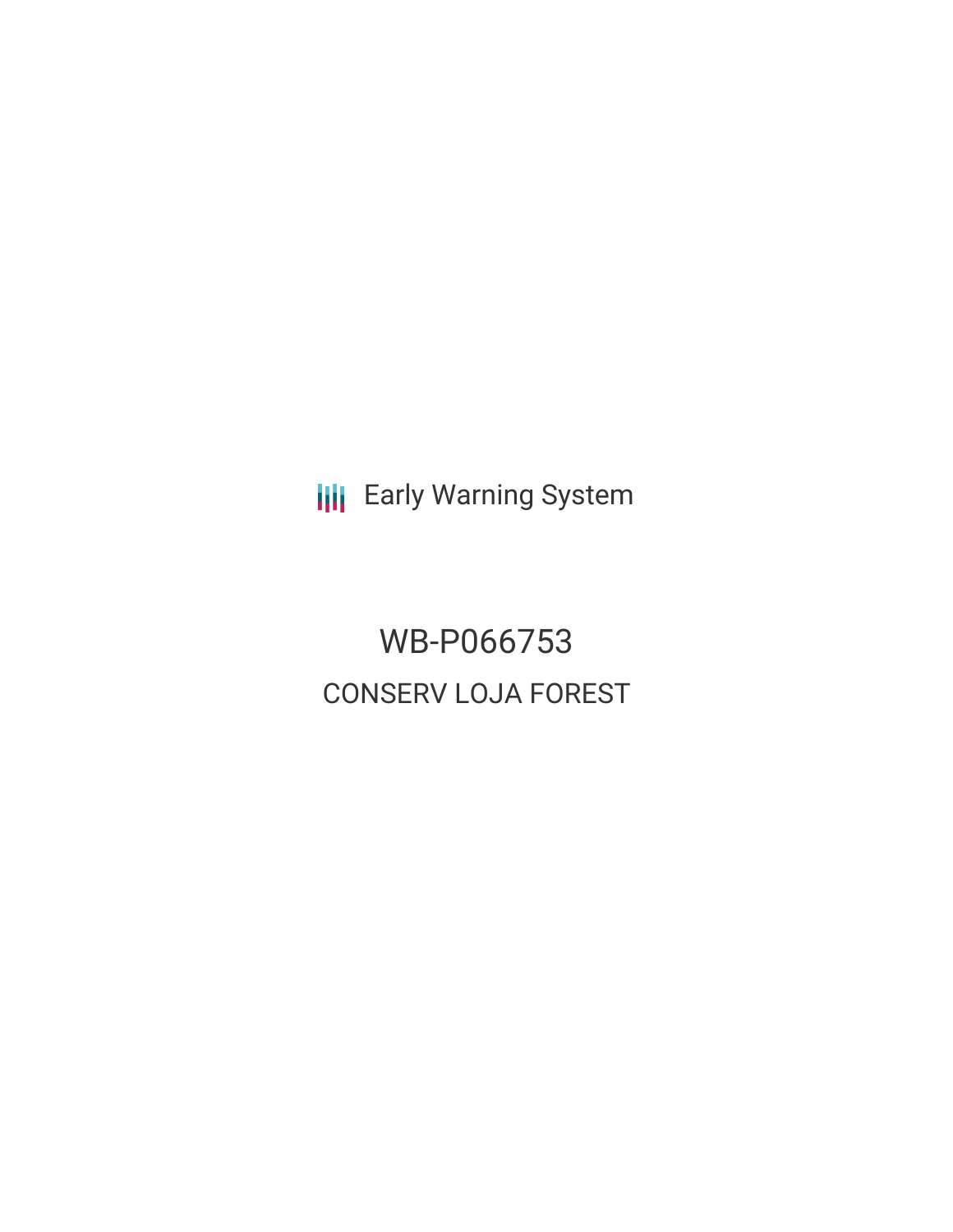

## **Quick Facts**

| <b>Countries</b>               | Ecuador                        |
|--------------------------------|--------------------------------|
| <b>Financial Institutions</b>  | World Bank (WB)                |
| <b>Status</b>                  | Proposed                       |
| <b>Bank Risk Rating</b>        | C                              |
| <b>Sectors</b>                 | <b>Climate and Environment</b> |
| <b>Investment Type(s)</b>      | Grant                          |
| <b>Investment Amount (USD)</b> | $$0.03$ million                |
| <b>Project Cost (USD)</b>      | \$0.70 million                 |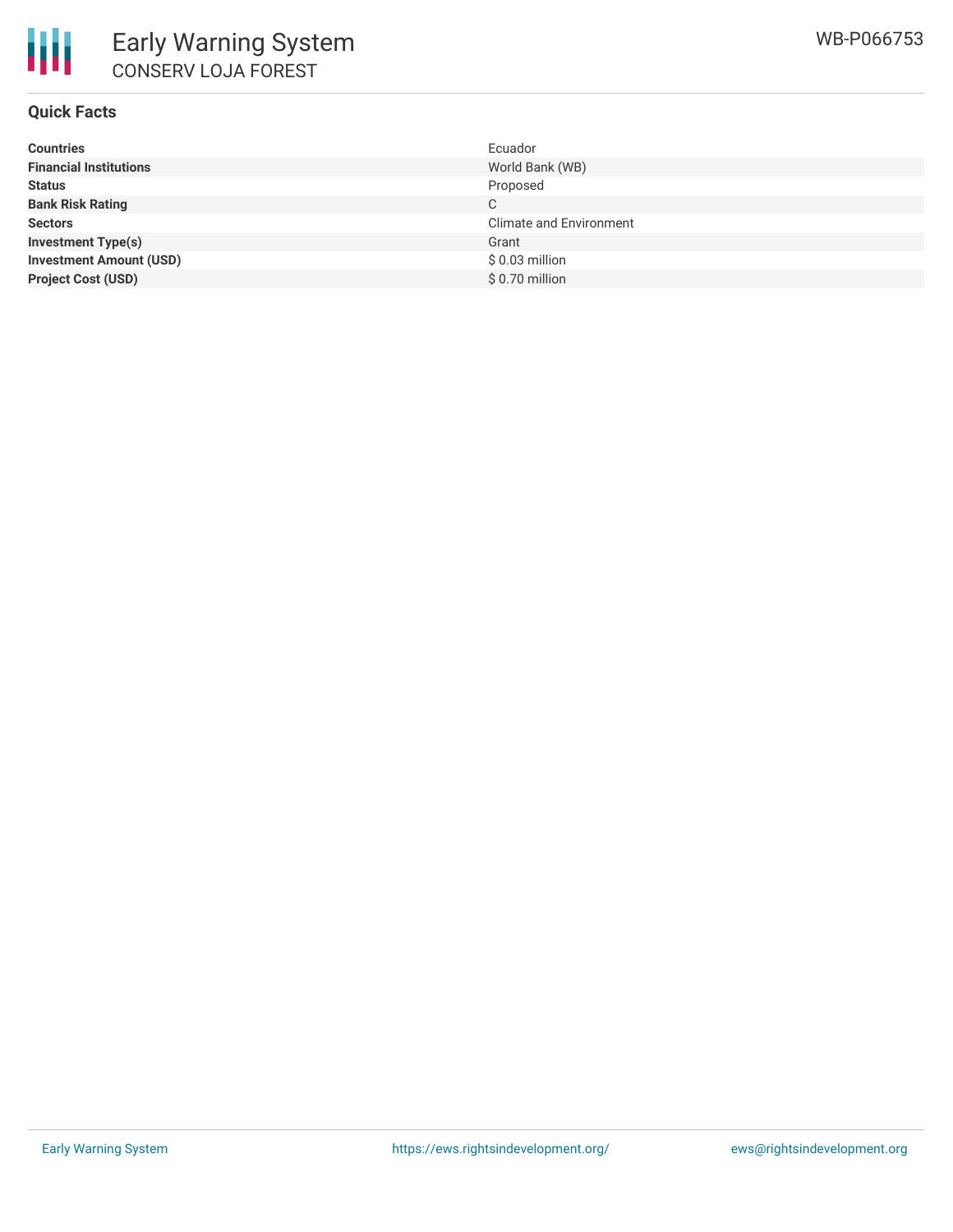

### **Project Description**

P066753-Conservation Loja Forests The project is aimed at conserving remnant dry forests in the Province of Loja and restore local habitat with native species, providing alternative livelihoods to local communities in order to reduce pressure on remnant forests and creating awareness in local communities on the importance to protect biodiversity, through the development of environmental education programs.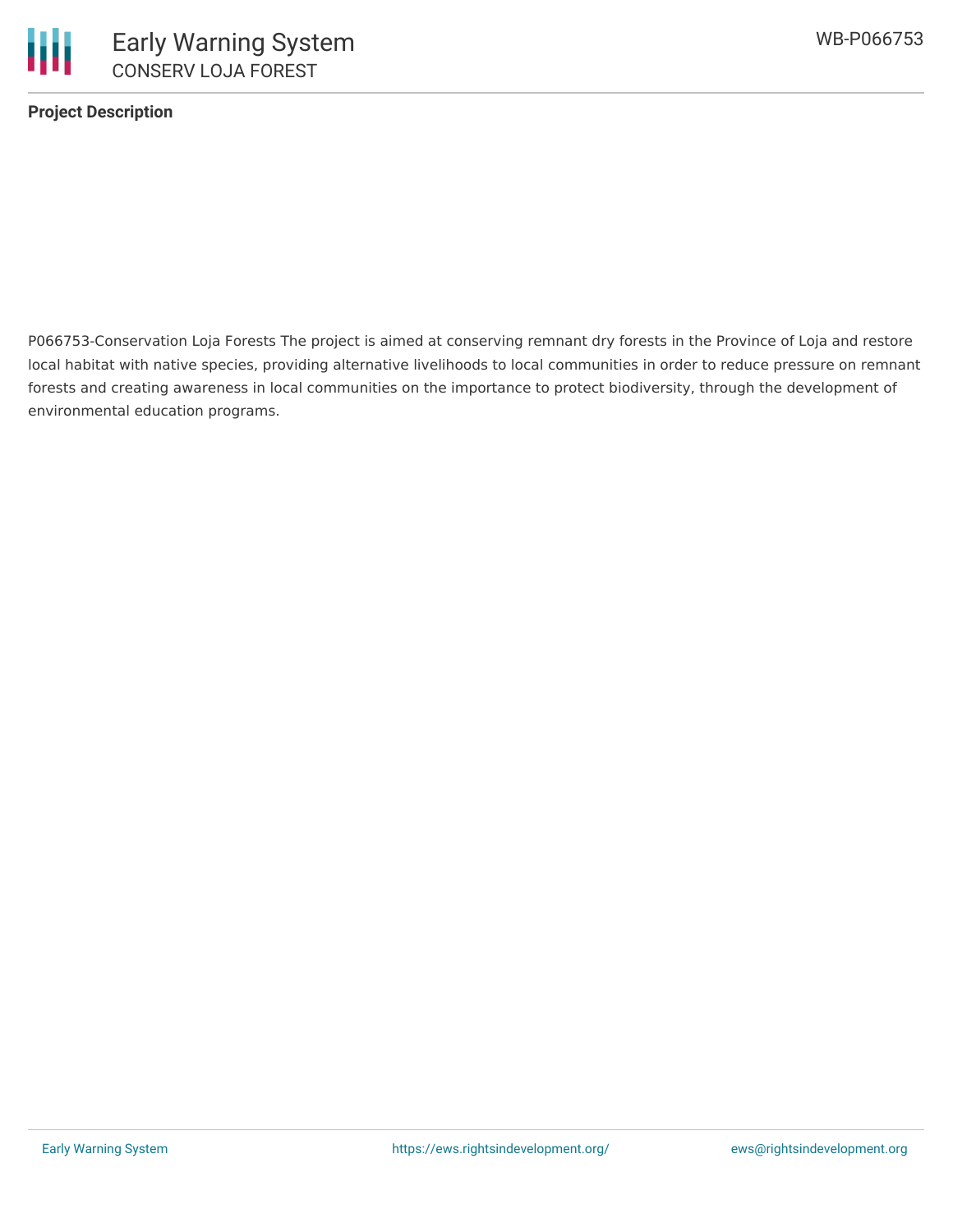

# **Investment Description**

World Bank (WB)